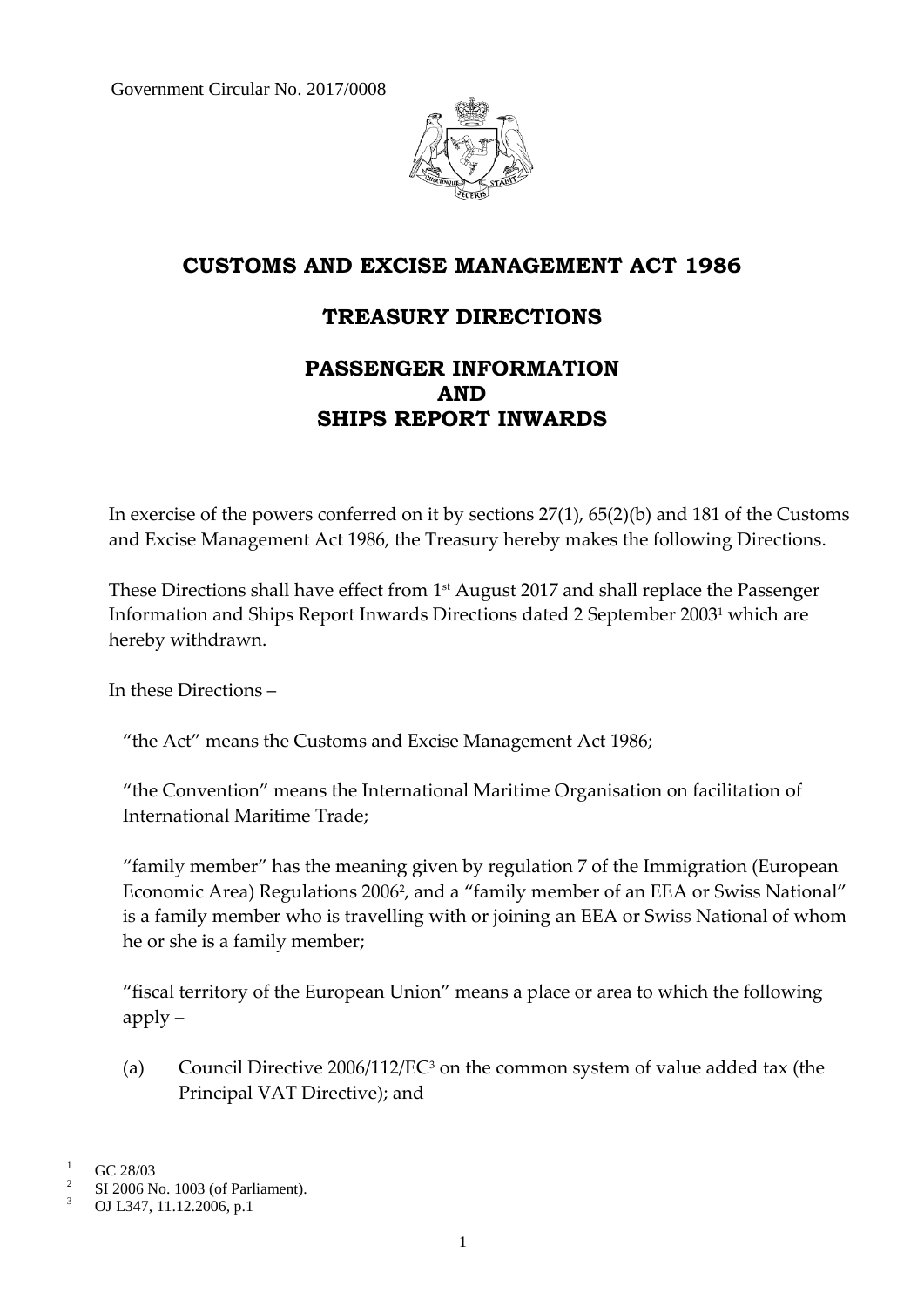(b) Council Directive 2008/118/EC concerning the general arrangements for excise duty and repealing Directive 92/12/EEC<sup>4</sup>;

"the owner" includes an operator, commander or master of a ship or aircraft;

"pleasure craft" means a vessel being used for private recreational purposes; and "proper officer", "ship" and "vessel"<sup>5</sup> have the meaning given by section 184(1) of the Act.

## **PART 1**

## **PASSENGER INFORMATION**

- 1. Subject to paragraph 2, the Directions in this Part apply to
	- (a) any ship, vessel or aircraft which is arriving, or is expected to arrive, anywhere in the Island from anywhere outside the Island and the United Kingdom; and
	- (b) any ship, vessel or aircraft which is departing, or is expected to depart, from anywhere in the Island to an eventual destination outside the European Union.
- 2. The requirements for report inwards and clearance outwards of pleasure craft are contained in Report of Pleasure Craft and Presentation and Declaration of Goods on Board and Clearance Outwards of Pleasure Craft<sup>6</sup>.
- 3. Unless otherwise agreed with the Treasury, and subject to paragraphs 7 and 8 below, an owner of a ship, vessel or aircraft to which the Directions in this Part apply must provide to the proper officer, in accordance with paragraphs 4, 5 and 6 below, the information listed in Schedule 1.
- 4. For arrivals, the information must be provided
	- (a) of ships and vessels: at least 24 hours before arrival, unless the voyage time is less than 24 hours, in which case the information must be provided no later than when the ship or vessel leaves its last foreign port; or
	- (b) of aircraft
		- (i) coming from outside the EU, at least 24 hours before arrival;

 $\overline{4}$ OJ L009, 14.1.2009, p.12.

<sup>5</sup> Section 184(1) provides "ship" and "vessel" include any boat or other vessel whatsoever (and, to the extent provided in section 85 of the Act, any hovercraft).

 $6$  GC 2014/0015.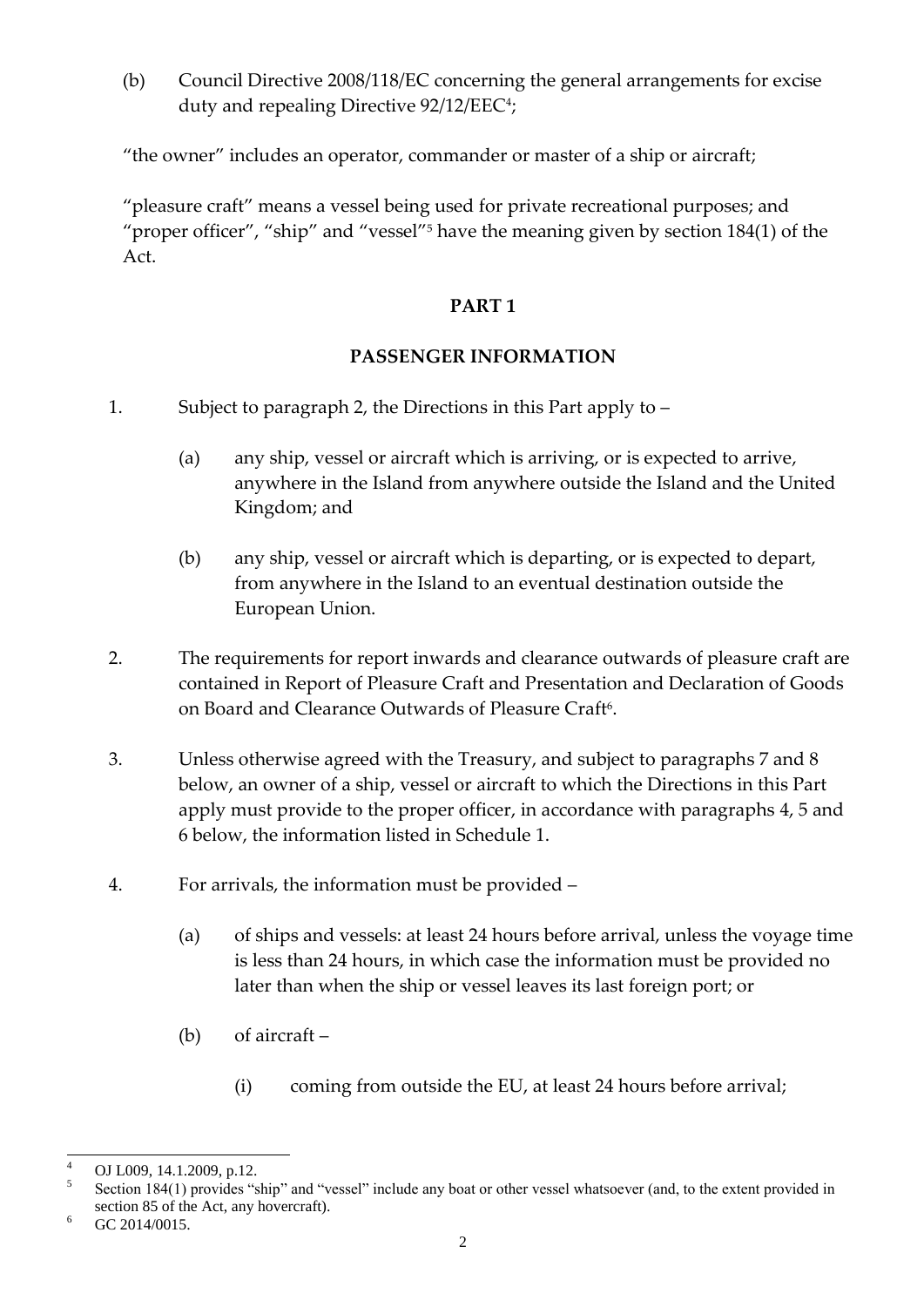- (ii) coming from within the EU, at least 4 hours before arrival; or
- (iii) coming from the Channel Islands, at least 12 hours before arrival.
- 5. For departures, the information must be provided
	- (a) of ships and vessels: as soon as the information is available and not later than the time at which the ship or vessel departs; or
	- (b) of aircraft
		- (i) to an eventual destination in the Channel Islands: as soon as the information is available and not later than 12 hours before the aircraft is due to depart; or
		- (ii) to any other destination: as soon as the information is available and not later than 24 hours before the aircraft is due to depart.
- 6. The information shall be provided by granting direct access to relevant computer systems, by electronic transmission or, where neither of these is possible, by delivering the particulars in writing, in a readable form.
- 7. A person giving information in compliance with the Directions in this Part is not required to give information listed in Parts 2 and 3 of Schedule 1 if he or she is an EEA or Swiss national, or the family member of an EEA or Swiss national. A person is not required to give information about any other EEA or Swiss national, or family member of an EEA or Swiss national, unless it is already in that person's possession.
- 8. Subject to paragraph 2, nothing in the Directions in this Part affects or limits any other Direction given under sections 27(1) or 65(2) of the Act.

## **PART 2**

## **SHIP REPORTS INWARDS**

9. For the purposes of section 65(2)(b) of the Act, and without prejudice to the requirements of Part 1 of these Directions, the provisions of Schedule 2 shall apply in respect of ships and vessels of which report is required on arrival in the Island from a place or area outside the Member States of the European Union, or a place or area outside the fiscal territory of the European Union.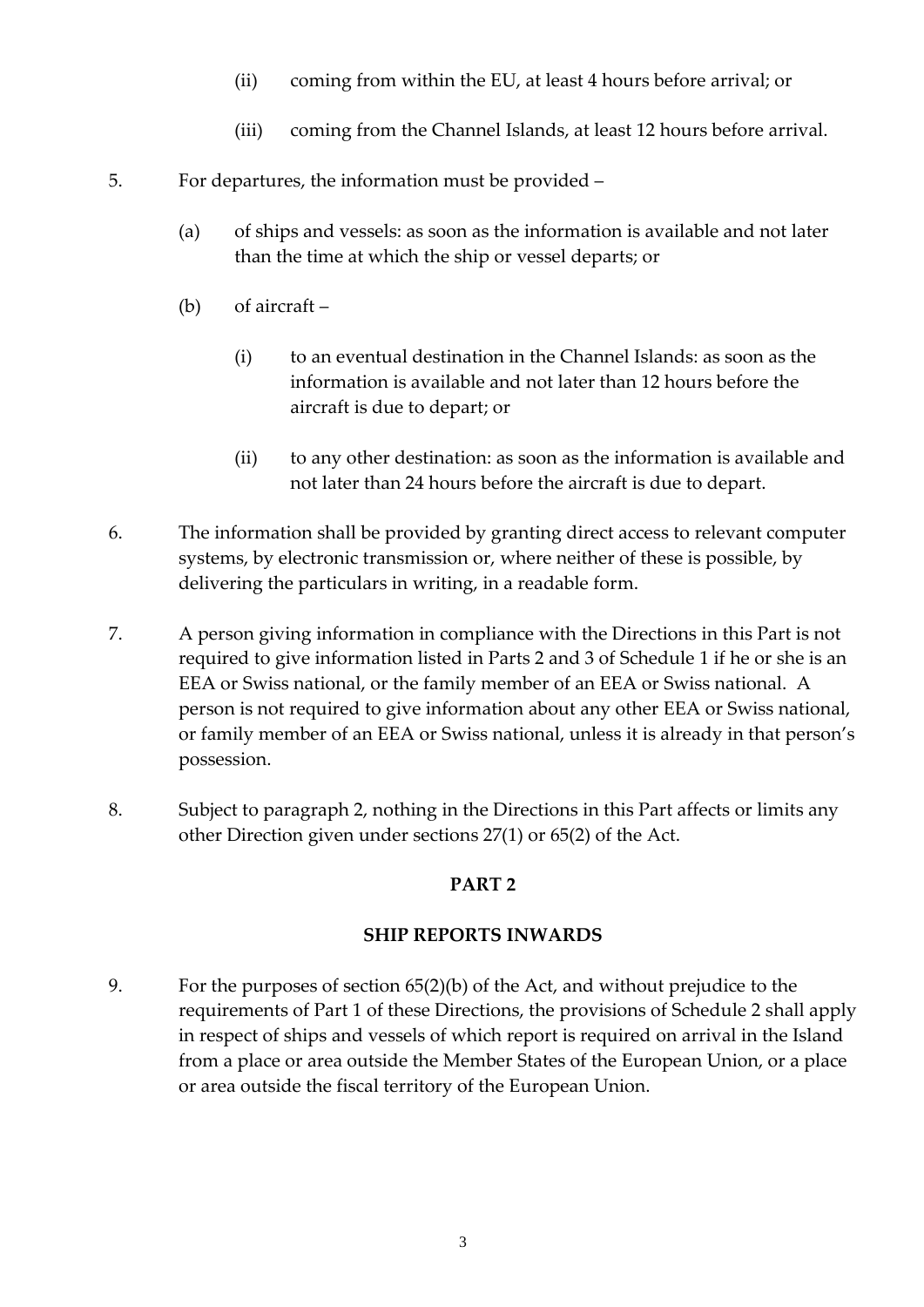10. The information shall be provided by granting direct access to relevant computer systems, by electronic transmission or, where neither of these is possible, by delivering the particulars in writing, in a readable form.

MADE 17 August 2017

**A L Cannan** Minister for the Treasury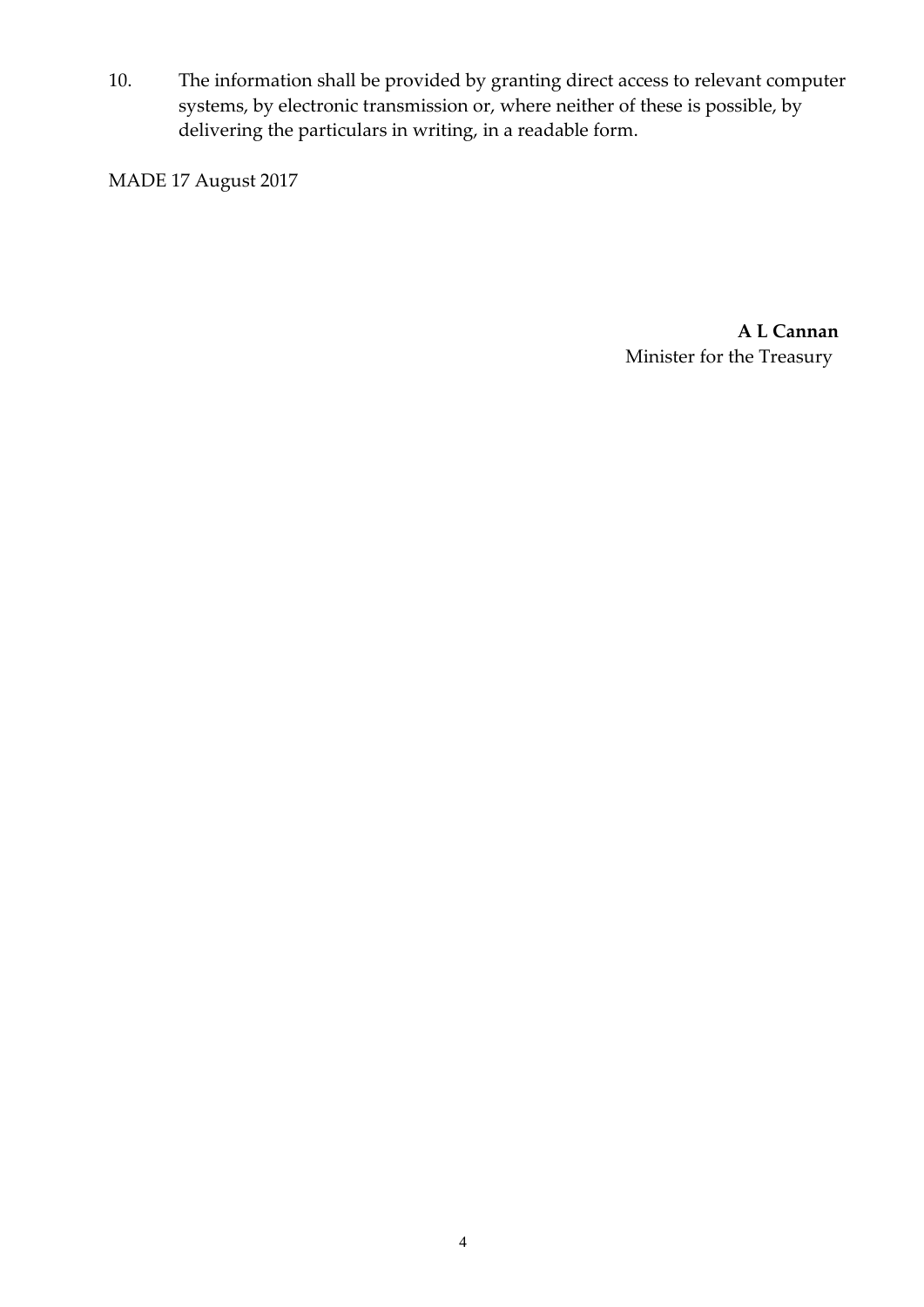#### **SCHEDULE 1**

# **PASSENGER INFORMATION**

[paragraph 3]

#### 1. In all cases –

- (a) the total number of passengers carried;
- (b) particulars of the departure of the aircraft, ship or vessel, to include the point of departure, date and time;
- (c) particulars of the intended arrival of the aircraft, ship or vessel, to include point of arrival, date and time;
- (d) name of the person completing the report; and
- (e) contact telephone number for the operator, commander or master of the aircraft, ship or vessel.
- 2. In the case of ships or vessels carrying more than 12 people and of aircraft, for each passenger –
	- (a) identity including full name, date of birth, nationality, and any other information displayed on the person's travel documents;
	- (b) address and any contact details;
	- (c) any particulars recorded in connection with the reservation and checking in (including travel document information);
	- (d) any particulars recorded in connection with the issue of the ticket (for travel);
	- (e) any particulars recorded in connection with the payment for that ticket;
	- (f) number and names of passengers on the same booking;
	- (g) particulars of the journey and of any other journey covered by the same reservation;
	- (h) particulars of the aircraft, ship or vessel on which the passenger is being carried, such as the name, number or registration details of the flight, ship or vessel;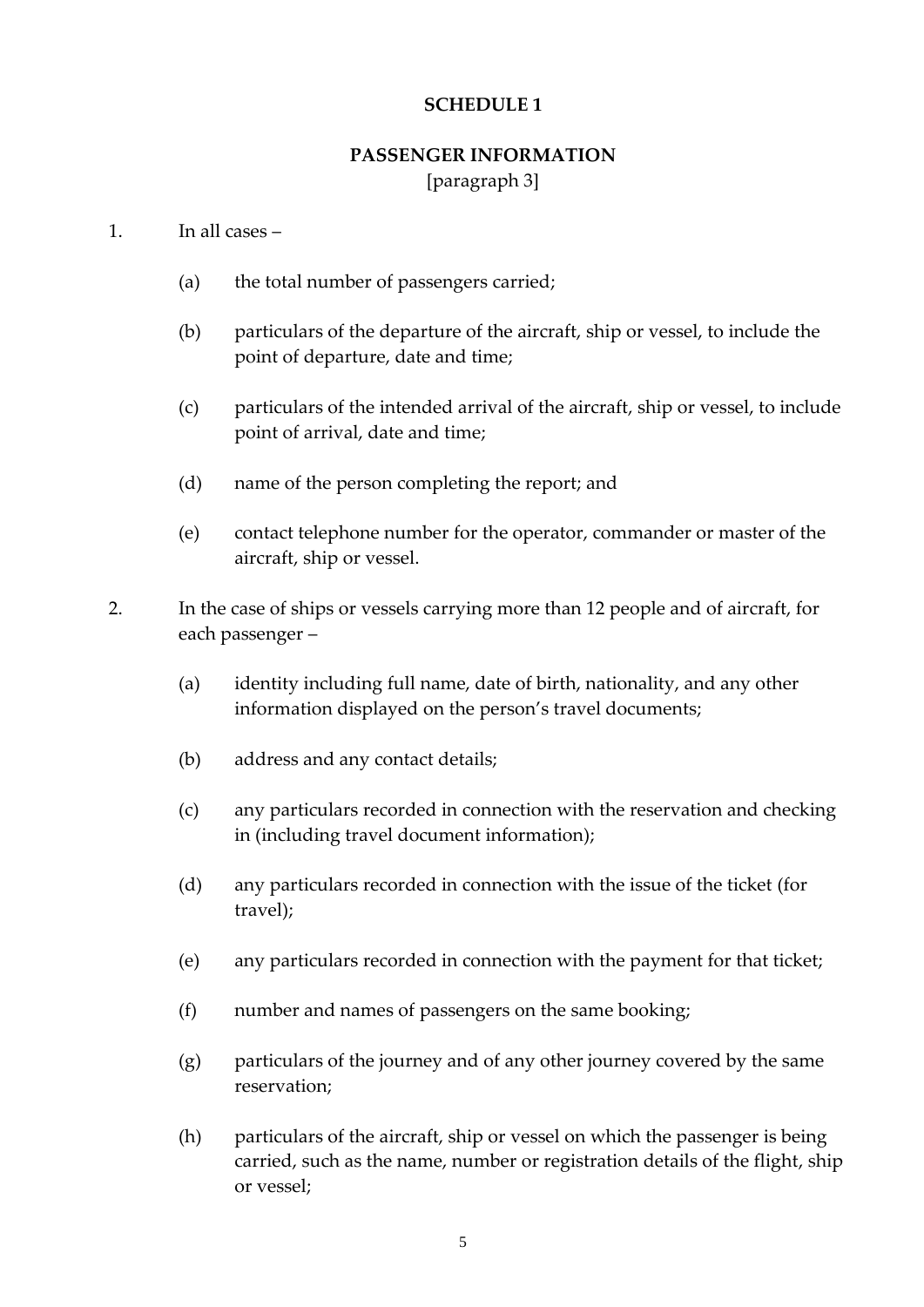- (i) particulars of any seat allocated to that passenger;
- (j) particulars of any services or facilities covered by the reservation made for that passenger;
- (k) particulars of any vehicle carried on the aircraft, ship or vessel in relation to which that person is a driver or passenger.
- 3. In the case of ships carrying 12 people or fewer, for each passenger
	- (a) family and given names;
	- (b) nationality;
	- (c) date and place of birth;
	- (d) port of embarkation; and
	- (e) port of disembarkation.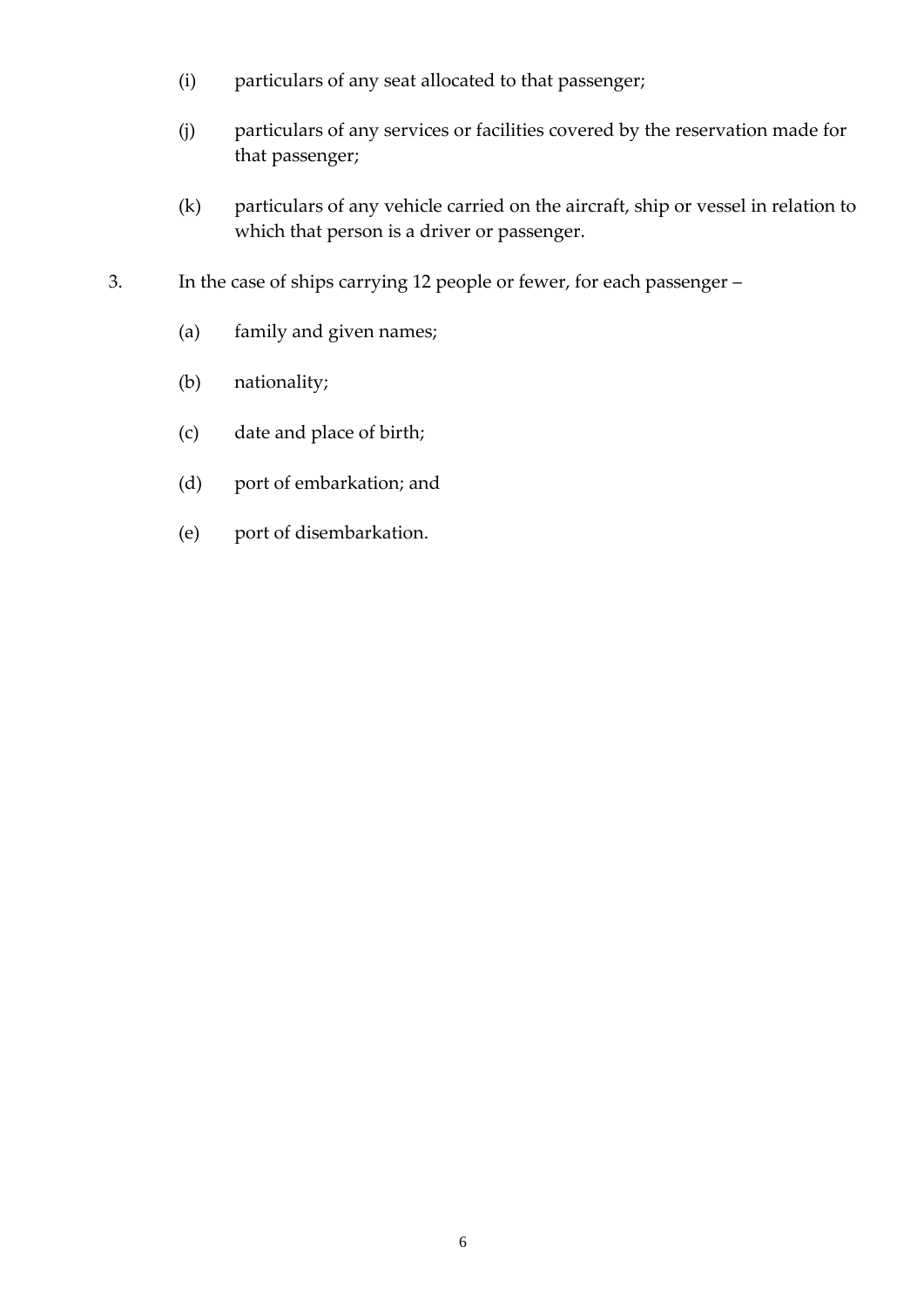#### **SCHEDULE 2**

# **SHIP AND VESSEL REPORTS** [paragraph 9]

1. The forms required for report are as follows –

| (a) | IMO FAL Form $1$ (C94) |                          | general declaration of arrival/departure;                                  |
|-----|------------------------|--------------------------|----------------------------------------------------------------------------|
| (b) | IMO FAL Form $2$ (C95) | $\overline{\phantom{a}}$ | ship's stores declaration;                                                 |
| (c) | IMO FAL Form $4$ (C96) | $\overline{\phantom{a}}$ | crew's effects declaration;                                                |
| (d) | IMO FAL Form $5$ (C97) |                          | crew list;                                                                 |
| (e) | IMO FAL Form 6 (C98)   |                          | passenger list (for vessels certified to<br>carry 12 or fewer passengers); |

(f) Declaration of cargo.

However, at the discretion of the proper officer, forms corresponding to those at (a) to (e) above, and which comply with the requirements of the Convention, may be accepted in place of those listed at (a) to (e).

- 2. The forms listed at (a) to (e) above shall contain full details of the particulars listed thereon.
- 3. Where ship's stores are held in more than one location a separate form C.95 shall be completed for each location. The total number of C.95 completed shall be entered in box 18 of form C.94.
- 4. Each member of the crew shall declare on form C.96 any goods they have in excess of their statutory allowance or which are subject to any prohibition or restriction. Goods declared shall not be landed in the Island unless all taxes and duties are paid. If a crew member is being paid off or is going on leave, goods in excess of their statutory allowance shall be produced to the proper officer.
- 5. All forms listed at (a) to (e) above must be signed and dated by the ship's master or a person authorised by him.
- 6. Except where the Declaration of Cargo takes the form authorised in paragraphs 8 to 10 below, it shall be made by the master or a person duly authorised on his behalf in the following form –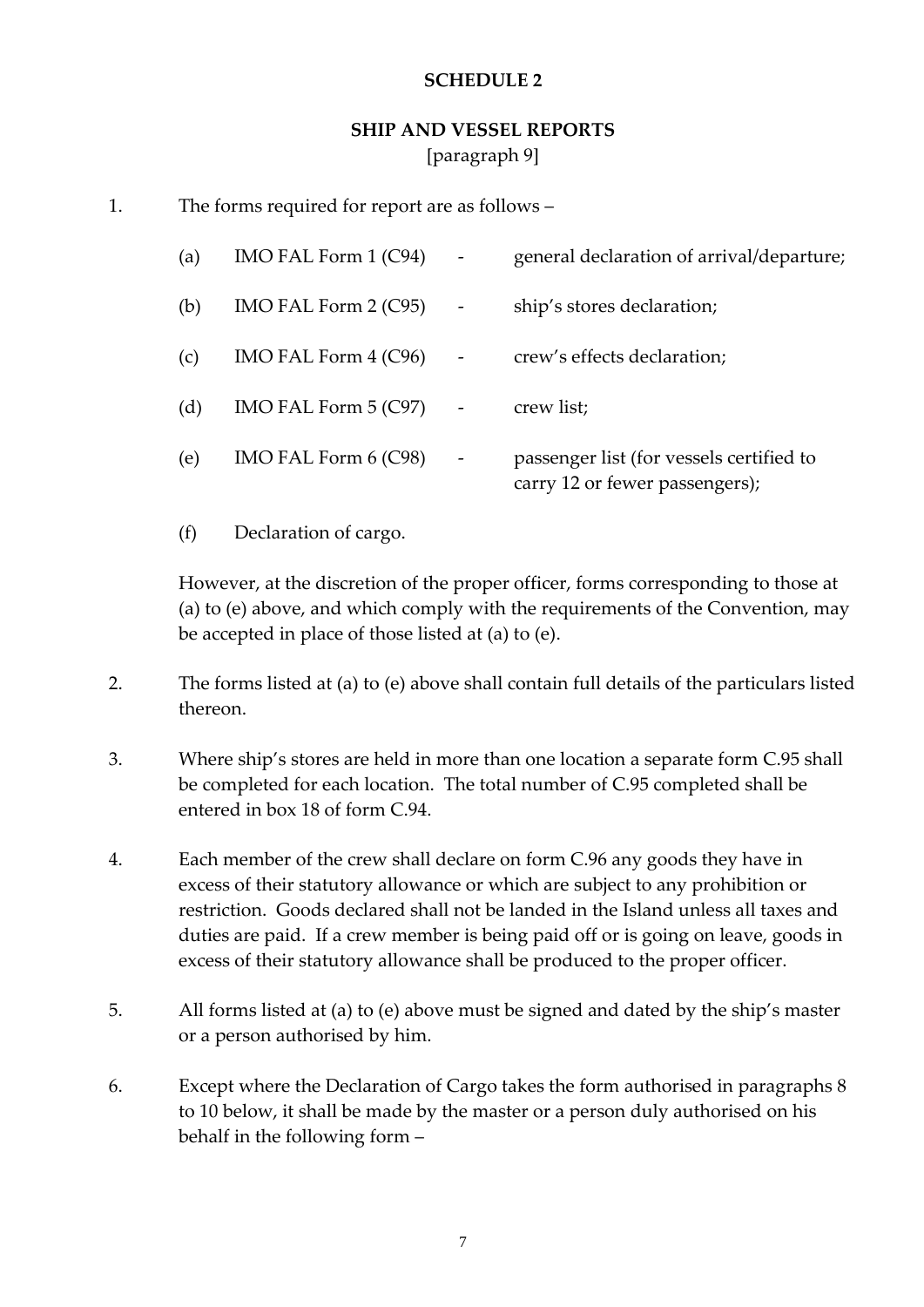"I declare that full details, to the best of my knowledge correct in every respect, of the cargo carried in the  $(name of ship)$  are contained in this/these document(s) consisting of \_\_\_\_\_\_\_\_\_\_\_\_ page(s).

Dated:

Signed: \_\_\_\_\_\_\_\_\_\_\_\_\_\_\_\_\_\_\_\_\_\_\_\_\_\_\_\_\_ *(Master/Master's Agent)*.".

- 7. The document or documents referred to in paragraph 6 above shall consist of the manifest or other commercial or administrative document(s) relating to the goods and shall contain particulars for each consignment, where relevant to that consignment, as follows –
	- (a) the maritime transport document reference, e.g. bill of lading number;
	- (b) the container identification or vehicle registration number;
	- (c) the number, kind, marks and numbers of packages;
	- (d) the description and gross weight/volume of the goods;
	- (e) the port or place where the goods were loaded onto the ship; and
	- (f) the original port or place of shipment for goods on a through maritime transport document.
- 8. In the absence of a manifest or other commercial or administrative document relating to the goods, the Declaration of Cargo may take the form of the Cargo Declaration form produced by and available from the International Maritime Organisation and shall contain the particulars specified in paragraph 7 above.
- 9. In the case of a single commodity bulk cargo the particulars specified in paragraph 7 above may be entered on form C.94.
- 10. In the case of a ship arriving at a wharf at which, under the conditions of its approval by the Treasury, a computerised cargo inventory control system may be used, the Declaration of Cargo may consist of a computerised record (capable of being printed out) containing the particulars specified in paragraph 7 above. In such a case, it shall be noted on form C.94 that "Declaration of Cargo by computer".
- 11. Declarations of passenger lists for vessels certified to carry more than 12 passengers may be made using the relevant forms produced by and available from the International Maritime Organisation for that purpose.